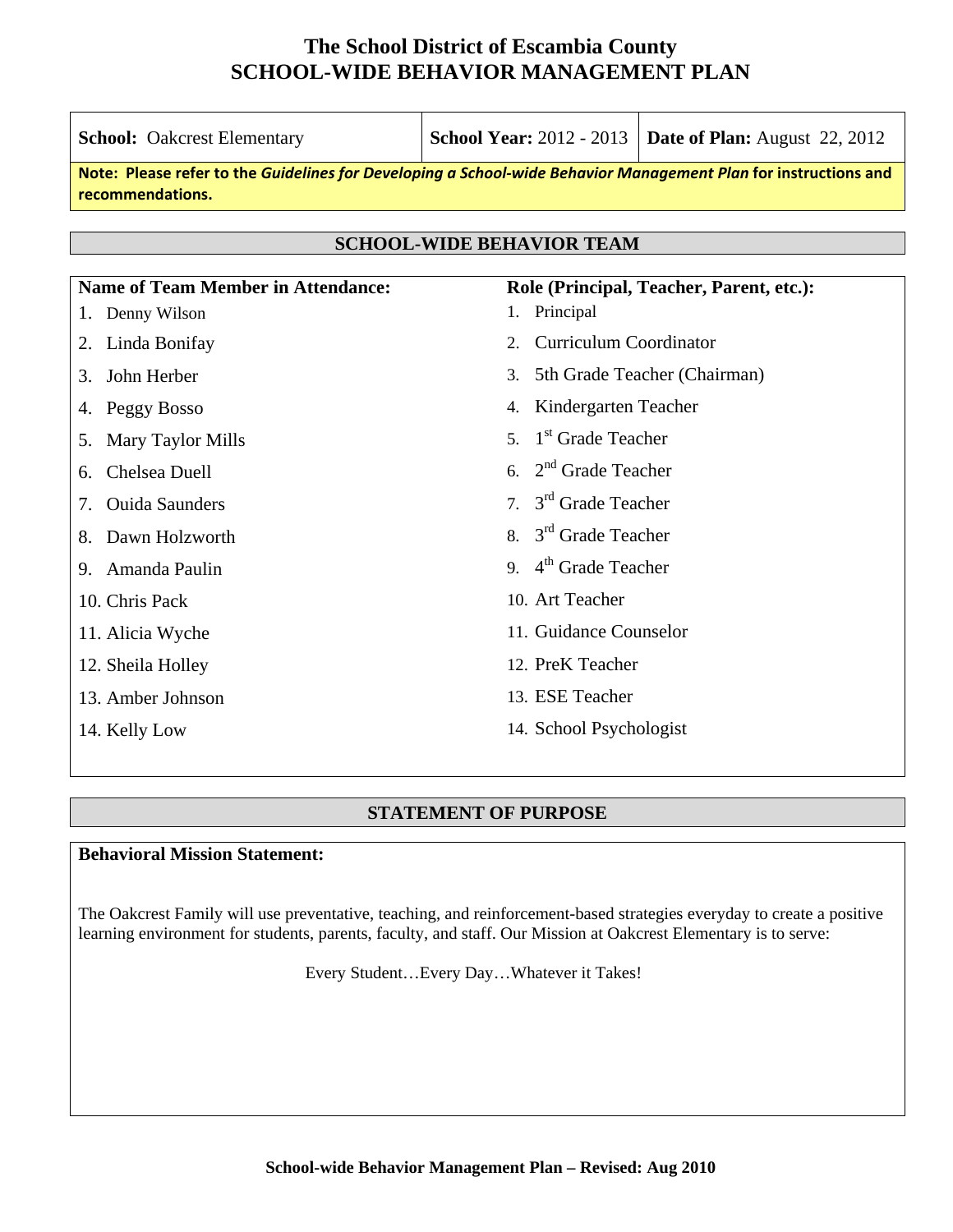## **BASELINE DATA**

| <b>Office Discipline Referrals (ODR)</b>                                         |       |
|----------------------------------------------------------------------------------|-------|
| Number of Office Discipline<br>Referrals (ODR)                                   | 77    |
| Average ODR per Student<br>$(\text{\# ODR} \div \text{\# of students enrolled})$ | .150  |
| Number of Students with ODR                                                      | 49    |
| <b>Attendance</b>                                                                |       |
| <b>Average Daily Attendance</b>                                                  | 94.25 |
| Excused Tardies (Elem)                                                           | 185   |
| Unexcused Tardies (Elem)                                                         | 4,560 |
| Excused Early Check-outs (Elem)                                                  | 1,279 |
| Unexcused Early Check-outs (Elem)                                                | 1,582 |

| <b>Out-of-School Suspensions (OSS)</b>                               |      |
|----------------------------------------------------------------------|------|
| Number of Incidents of                                               | 37   |
| Out-of-School Suspension (OSS)                                       |      |
| Average OSS per Student                                              | .072 |
| $(\text{\#} \text{OSS} \div \text{\#} \text{ of students enrolled})$ |      |
| Number of Students with OSS                                          | 34   |
| <b>In-School Suspensions (ISS)</b>                                   |      |
| Number of Incidents of                                               | 0    |
| In-School Suspension (ISS)                                           |      |
| Average ISS per Student                                              | 0    |
| $(\# ISS \div \# of students enrolled)$                              |      |
| Number of Students with ISS                                          | 0    |
| <b>Bullying Prevention</b>                                           |      |
| <b>Percent of Students Trained</b>                                   | 100  |
| <b>Percent of Staff Trained</b>                                      | 100  |

## **ADDITIONAL DATA AND OUTCOMES**

**What other data or outcomes will your school use for continuous monitoring of your school-wide behavior management plan (e.g., academic data, faculty attendance, school surveys, training, ESE referrals, etc.)? The outcomes may also include various ways of analyzing school-wide behavioral data as outlined in the** *School-wide Behavioral Data Guide* **(e.g., referrals/suspensions by grade level, location, problem behavior, time of day, student, class, etc.).**

During the PBS meeting in August 2012, the team observed a high number of Office Discipline Referrals written in the 2nd and 4th grading periods. The data indicated a higher percentage of students receiving referrals written during those grading periods when compared to the 1<sup>st</sup> and 3<sup>rd</sup> grading periods. To continuously monitor our school-wide behavior plan PBS will be on the agenda at grade level meetings at least once per month.We will also continue to monitor behavior data through RTI:B,special area meetings, parent conferences, student conferences and/or our afterschool detention log.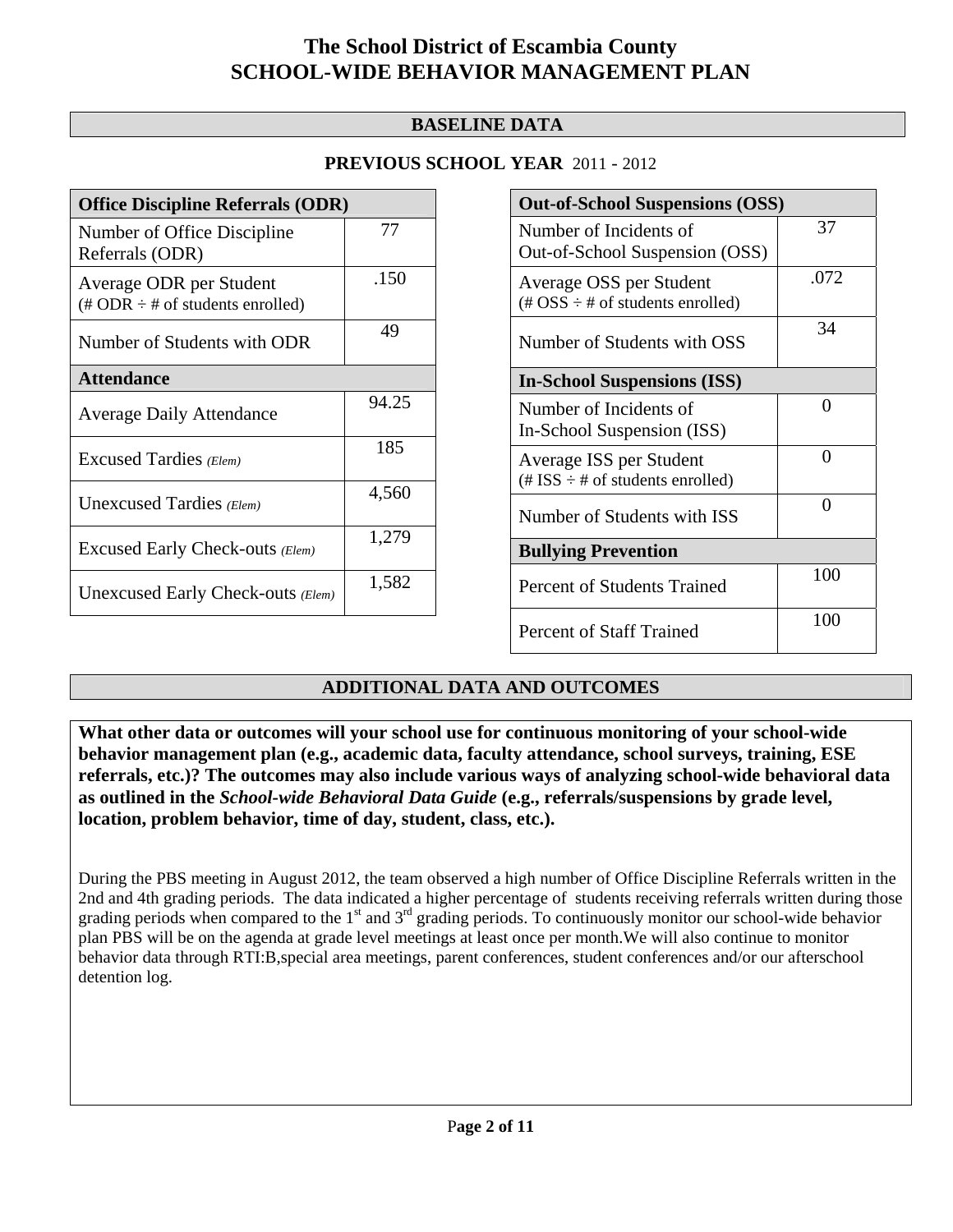## **SCHOOL-WIDE BEHAVIORAL GOALS**

### **1. Out-of-school suspension**

Out -of-school suspensions will decrease by 10% from the previous year.

## **2. Attendance**

The Average Daily Attendence will increase by 1%.

## **3. Bullying**

100% of staff and students will be trained in bully prevention.

### **4. Office Discipline Referrals**

While reflecting on the increase in enrollment, the PBS team decided that the number of ODR's written for the 2012-2013 school year will be less than or equal to the number for the previous school year (77).

#### **5. Tardies (Elementary – see attached plan) or Other School-wide Behavior Goal**

The number of Tardies for the 2012-2013 school year will decrease by 1% when compared to the 2011-2012 school year.

#### **6. Early Check-Outs (Elementary – see attached plan) or Other School-wide Behavior Goal**

The number of Early Check-outs for the 2012-2013 school year will decrease by 1% when compared to the 2011- 2012 school year.

## **7. Other School-wide Behavior Goal**

We will decrease the number of referral written during the  $2<sup>nd</sup>$  and  $4<sup>th</sup>$  grading periods of the 2012-2013 school year.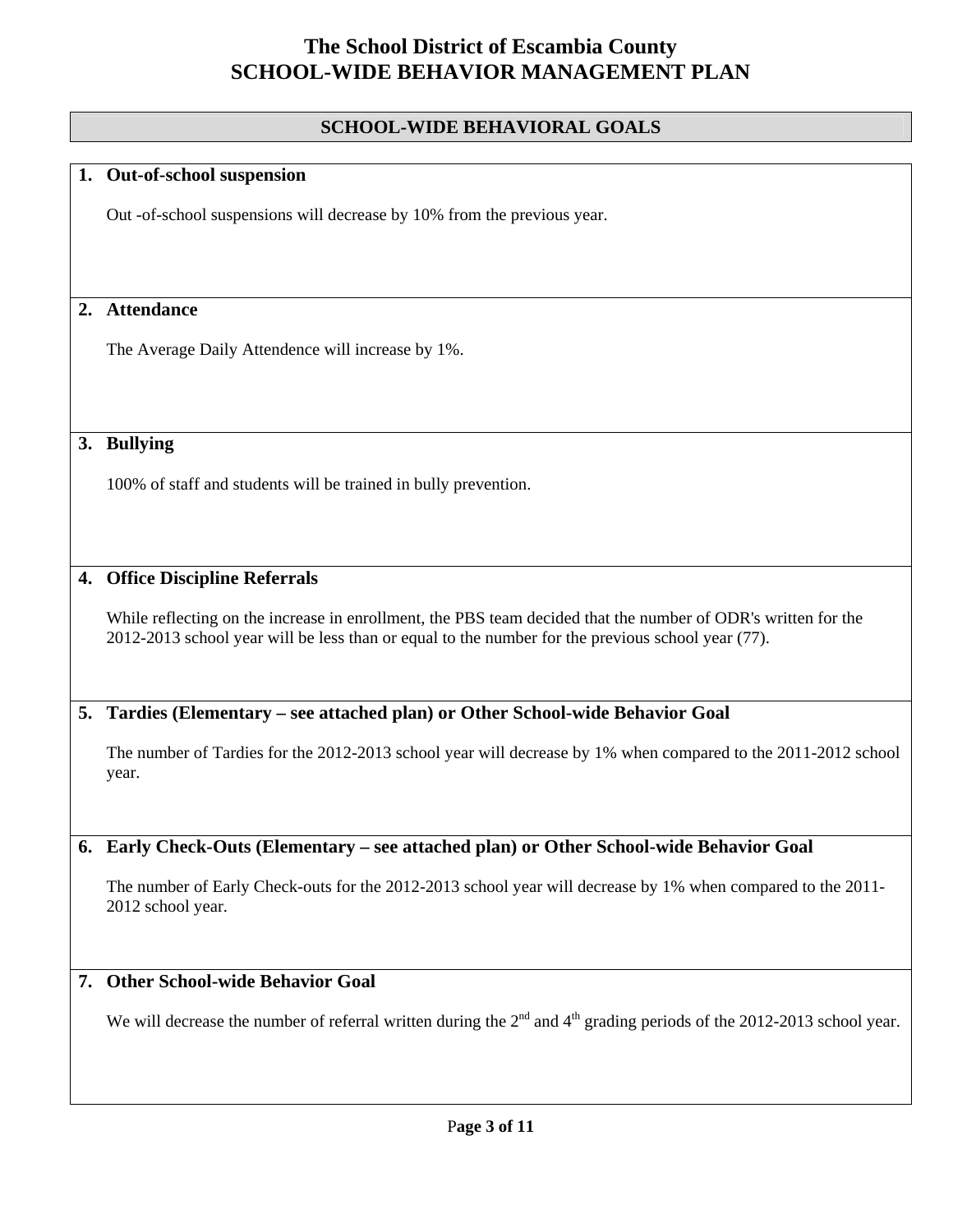## **PROGRESS MONITORING**

**Your school-wide behavior team should meet to review data and discuss concerns or revisions to your school-wide behavior management plan once a month and complete progress monitoring forms quarterly. Describe when you plan to meet (days, location, and time) throughout the school year.**  Our school-wide behavior team will meet the 3rd Wednesday of every month from 2:15-2:45 in the conference room in the front office. **Describe the procedures that your school will use to collect, summarize, and analyze the behavioral data prior to team meetings. Procedures are required for entering the information into the database, summarizing the data, and developing graphs using the** *School-wide Behavioral Data Guide***.**  RTI:B Data System (ORD's, Infraction Reports,time of infraction, location,etc.) TERMS - Attendance **How will your school document the school-wide behavior team meetings?** The PBS team selected a secretary to record the minutes of each meeting (Paulin). **Describe how your school-wide behavior team will share the data and outcomes with your faculty, staff, and other stakeholders?**  Initially, our PBS plan for the year and the data from our previous school year will be shared at the annual PBS faculty training during pre-school. During the year, faculty and staff will receive monthly data updates. The PBS team consists of faculty members from each grade level. The grade level PBS member will communicate and disseminate all PBS correspondence and data to grade level members. Parents will receive information through phone calls, parent

conferences, parent meetings, newsletters and daily planners. We will also discuss PBS information/data at our Family

Night and Youth Sports events throughout the school year.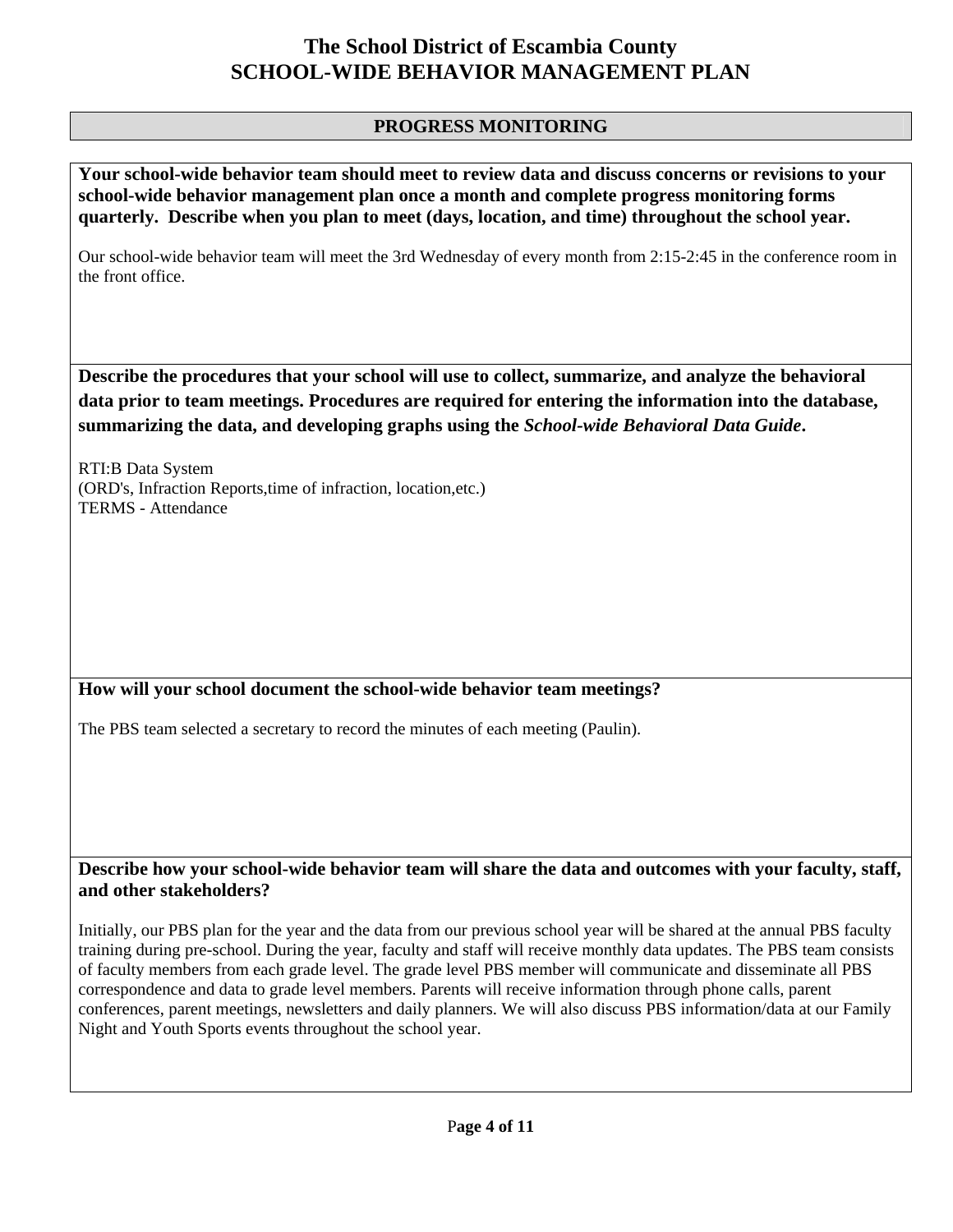## **SCHOOL EXPECTATIONS AND RULES**

**List 3 – 5 school-wide expectations** Positive Attitude

Respect Integrity Determined to Succeed Engaged Learner

| <b>Rules</b> /           | <b>Setting:</b>                                                                                                                                                                   | <b>Setting:</b>                                                                                                                                                                                    | <b>Setting:</b>                                                                          | <b>Setting:</b>                                                                                          |
|--------------------------|-----------------------------------------------------------------------------------------------------------------------------------------------------------------------------------|----------------------------------------------------------------------------------------------------------------------------------------------------------------------------------------------------|------------------------------------------------------------------------------------------|----------------------------------------------------------------------------------------------------------|
| <b>Expectations:</b>     | Classroom                                                                                                                                                                         | Hallway                                                                                                                                                                                            | Cafeteria                                                                                | <b>Bus</b>                                                                                               |
| <b>Positive Attitude</b> | Students will<br>demonstrate a positive<br>attitude when<br>contributing in class.                                                                                                | Students will<br>demontrate a positive<br>attitude while walking<br>down the hall in<br>transition position.                                                                                       | Students will<br>demonstrate a positive<br>attitude while eating<br>breakfast and lunch. | Students will<br>demonstrate a positive<br>attitude while riding to<br>and from school on the<br>hus.    |
| Respect                  | Students will be<br>respectful towards their<br>teachers, peers, and<br>other school staff.                                                                                       | Students will be<br>respectful towards their<br>teachers, peers, and<br>other school staff.                                                                                                        | Students will display<br>good manners while<br>eating in the Eagle's<br>Nest Café.       | Students will<br>demonstrate knowledge<br>of all bus safety rules<br>by displaying good bus<br>behavior. |
| Integrity                | Students will<br>demonstrate a positive<br>attitude when<br>contributing in<br>class. Students will be<br>respectful towards their<br>teachers, peers, and<br>other school staff. | Students will<br>demonstrate a positive<br>attitude walking down<br>the hall in transition<br>position.Students will<br>be respectful towards<br>their teachers, peers,<br>and other school staff. | Students will display<br>good manners while<br>eating in the Eagle's<br>Nest Café.       | Students will<br>demonstrate knowledge<br>of all bus safety rules<br>by displaying good bus<br>behavior. |
| Determined<br>to Succeed | Students will<br>demonstrate a positive<br>attitude when<br>contributing in<br>class.Students will do<br>their best every day in<br>every way.                                    | Students will<br>demonstrate a positive<br>attitude walking down<br>the hall in transition<br>position.Students will<br>be respectful towards<br>their teachers, peers,<br>and other school staff. | Students will display<br>good manners while<br>eating in the Eagle's<br>Nest Café.       | Students will<br>demonstrate knowledge<br>of all bus safety rules<br>by displaying good bus<br>behavior. |
| <b>Engaged Learner</b>   | Students will<br>demonstrate a positive<br>attitude when<br>contributing in<br>class.Students will be<br>engaged in all academic<br>activities and complete<br>all their work.    | Students will display<br>the Transition Position<br>at all times.                                                                                                                                  | Students will display<br>good manners while<br>eating in the Eagle's<br>Nest Café.       | Students will<br>demonstrate knowledge<br>of all bus safety rules<br>by displaying good bus<br>behavior. |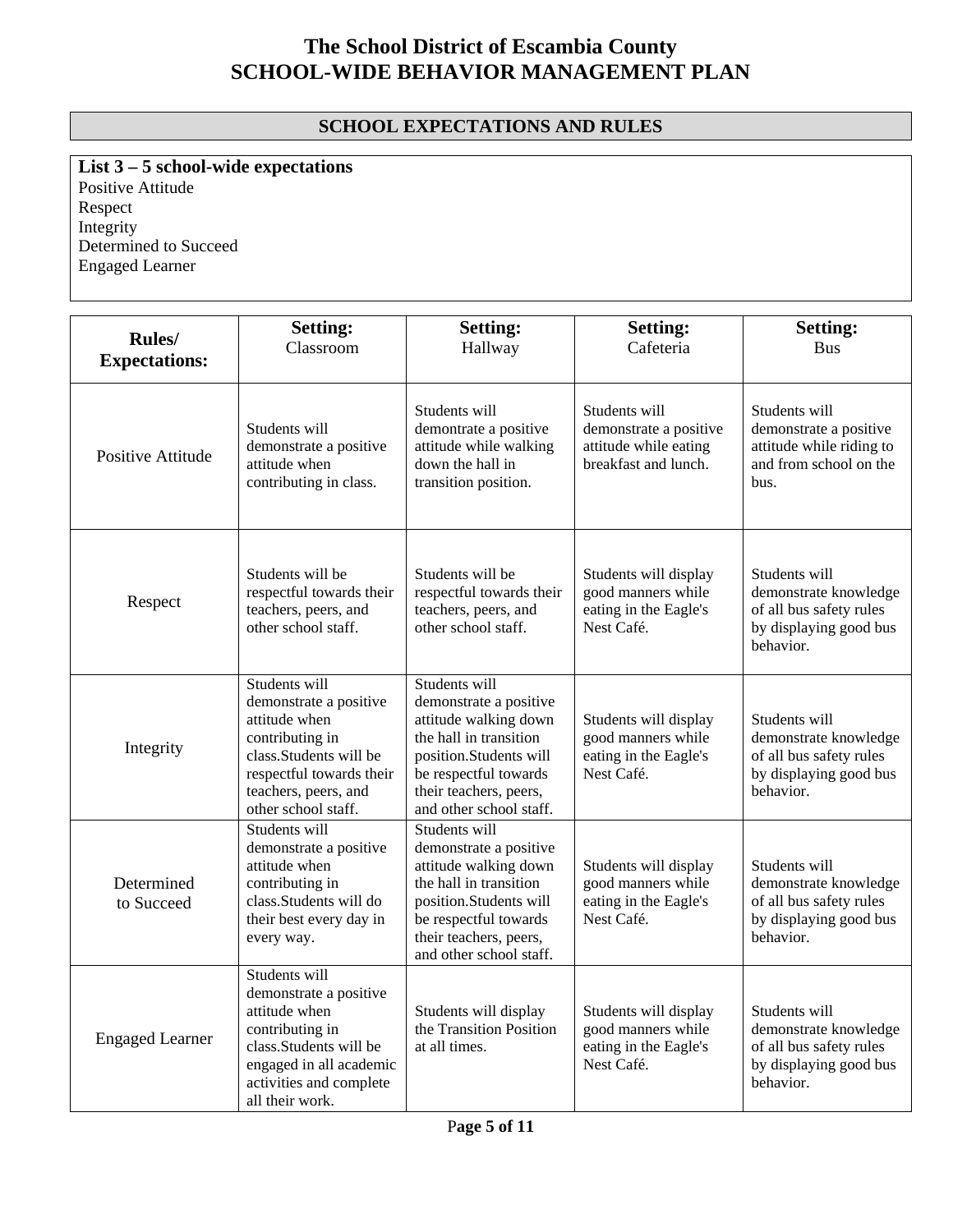## **TEACHING EXPECTATIONS AND RULES**

#### **How will your school introduce the school-wide expectations and rules to all of your students and staff?**

To Staff: PBS Kick-off Meeting, Grade level meetings, trainings, PBS Faculty meetings

To students: Classroom teachers model, WOAK Lessons (CCTV), STOP and THINK, Eagle's Nest Café rules,posters in hallways and classrooms.

### **During the school year, what activities will your school implement to encourage on-going direct instruction of the school-wide expectations and rules? How will your school embed the expectations and rules into the daily curriculum?**

Classroom teacher will use the program STOP and THINK to teach school-wide expectations and rules. Common language will be used among all the faculty. Time -In tables will be utilized in the Eagle's Nest Café. We will have two prize carts that circulate weekly for students to redeem their Eagle Pride tickets. The PBS team will sponsor six club days throughtout the school year for all students.

### **How often will you plan to provide refresher training on expectations and rules to staff and students in your school? How will you orient and teach new students who arrive mid-year?**

We plan to provide refresher trainings at least once a month to teachers at their grade level meetings.

Students will be refreshed on school-wide expectations and rules as needed through-out semesters by utilizing a powerpoint developed by the PBS team.

As a school, we will provide refresher training for students during club days throughout the year.

 New students will be oriented and taught school-wide expectations by the classroom teacher and by reviewing a powerpoint developed by the PBS team.

The PBS team will hold their annual mid-year review in January for all faculty.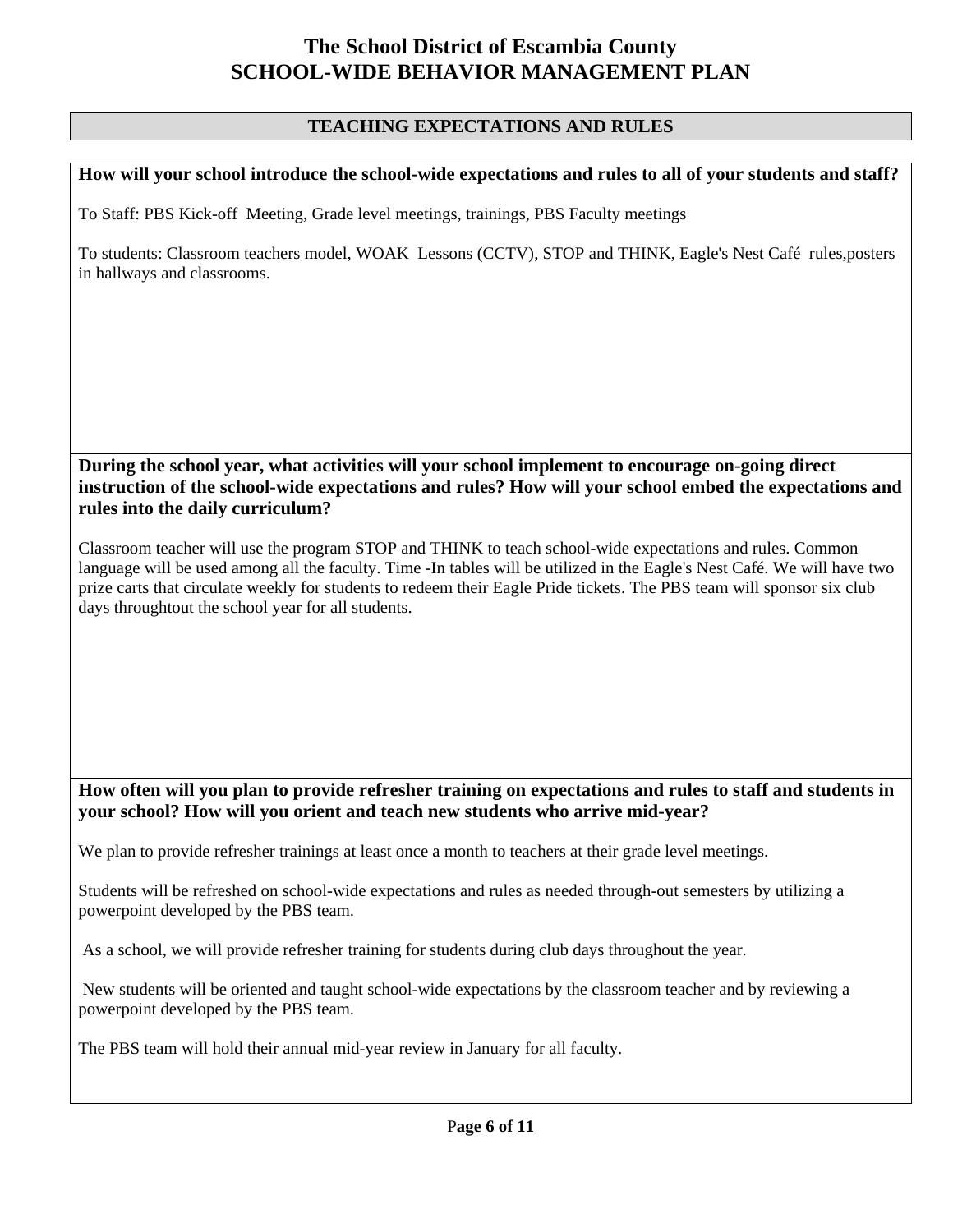### **REWARD/RECOGNITION PROGRAM**

### **What type of reward system will you use?**

Token economy - tickets (without the take away) Club Days Time-In Tables in the Eagle's Nest Cafe

#### **Describe the behaviors for which you will reward or recognize students.**

Positive behaviors, respect, following classroom rules and school wide expectations, following "transition position," acts of kindness, hallway rules, bathroom rules, perpetual good citizenship, productivity, targeted behaviors as needed, etc.

## **How will you implement the reward system?**

Students will receive Blue Eagle Tickets each day. Tickets will be collected and tracked by the classroom teacher.

Students will be allowed to "spend" their tickets on Friday's when the Eagle Prize Cart comes to their classroom.

Remaining tickets will roll over to the next week.

Time-In table in the Eagle's Nest Café during lunch.

Citizenship Recognition Award on our closed circuit television station WOAK.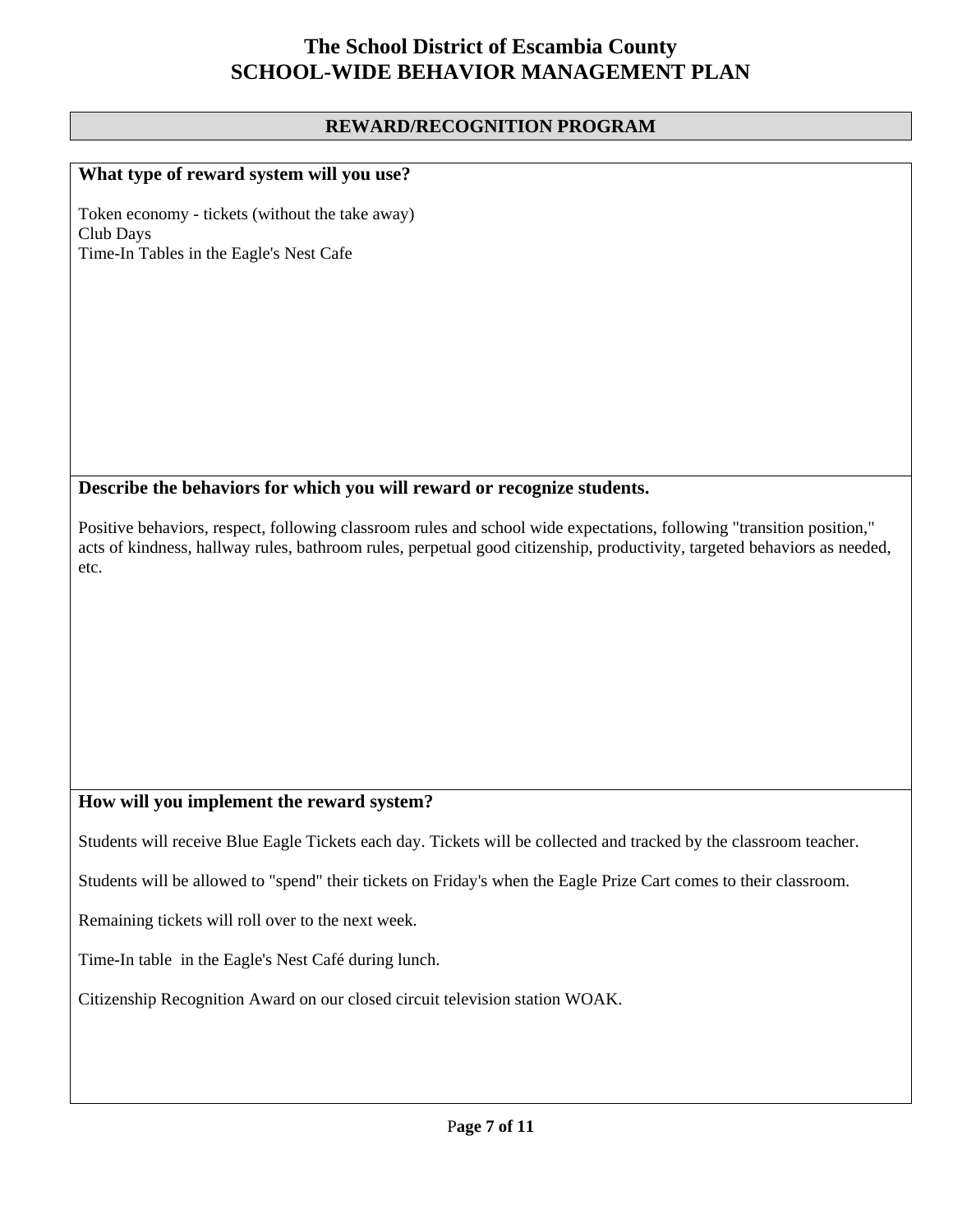## **DISCIPLINARY PROCEDURES**

**Explain the discipline process at your school. Differentiate between minor and major behavior incidents and describe the process for documenting and addressing both types of incidents.**  Minor behaviors will be documented using the Classroom Infraction Report. Repeated behaviors may result in Parent Conference (in person or telephone) and/or an after-school detention.

Minor behaviors include, but are not limited to:

Inappropriate Language; Minor Property Damage (Paper, Pencils, classroom materials); Lying/cheating; Harassment/teasing/bullying; Forgery/theft; Dress code; Minor Physical Contact; Defiance/disrespect; Disruption; Tardy.

Major behaviors will be documented using the Office Discipline Report. These behaviors may result in an out-of-school suspension.

Major Behaviors include, but are not limited to:

Abusive/Threatening; Property Damage; Possession of substance/weapons; Abusive/Threatening Language; Harassment/bullying; Disruption (after completing a FULL Infraction Report); Disrespect/defiance.

**What intervention strategies will your school use to prevent behavior that results in discipline referrals and out-of-school suspensions?** 

These Interventions will be used to prevent behavior:

Student expectation conference; Buddy teacher time-out; Loss of item/class privilege; Seating change/time out; Curriculum modification; Positive Reinforcement; Peer mediation; Re-teach Expectation; Reflection Center; Tangible Reinforcement, Behavior Contract, Check-in/Check-out System, Big Brother/Big Sister Progam.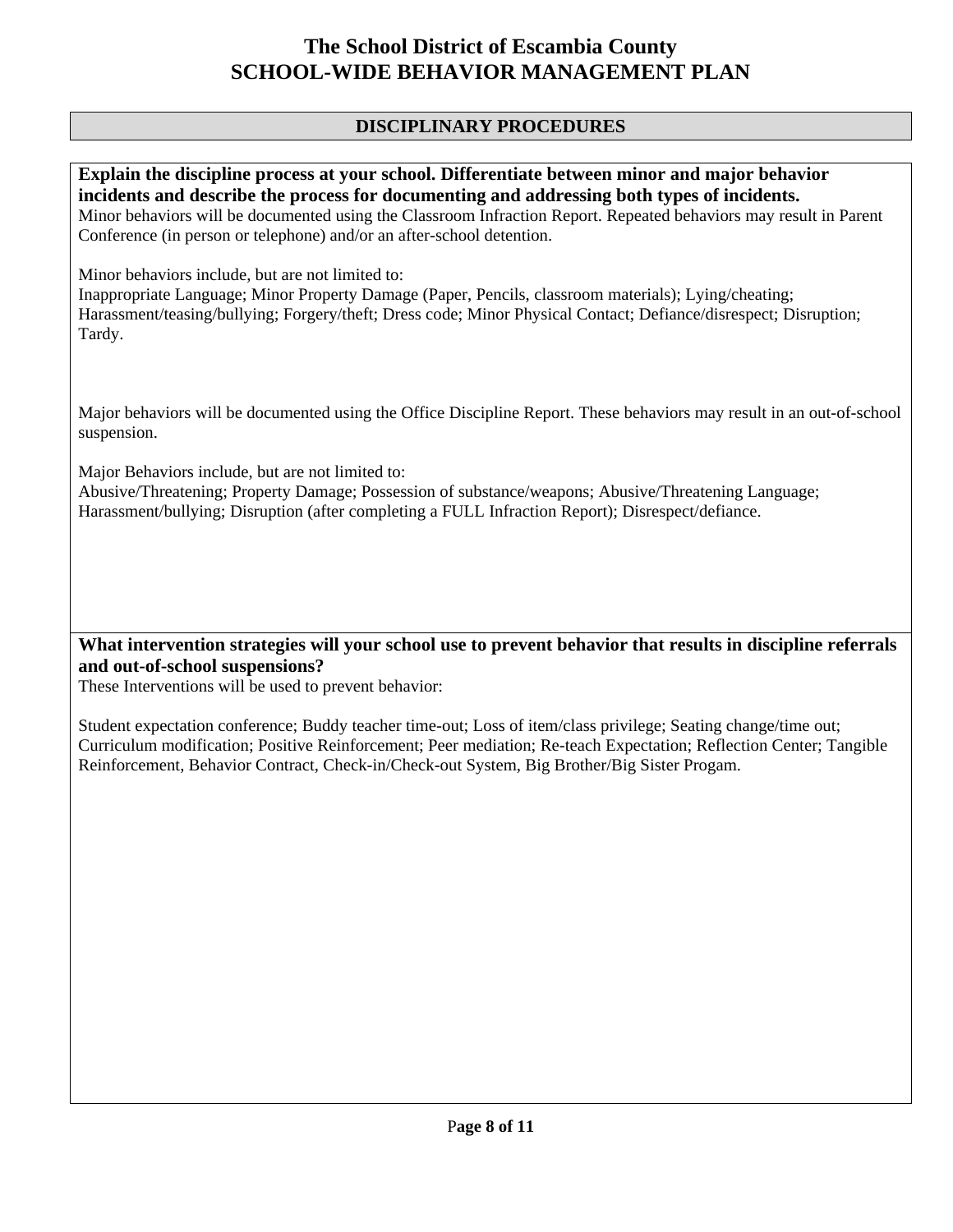## **DISCIPLINARY PROCEDURES (continued)**

| What are the consequences or disciplinary actions that are used in your school?          |
|------------------------------------------------------------------------------------------|
| These are the consequences or disciplinary actions used:                                 |
|                                                                                          |
| Reflection Center                                                                        |
| Loss of Privilege                                                                        |
| <b>Behavior Contract</b>                                                                 |
| Check-in/Check-out                                                                       |
| Conference                                                                               |
| Re-teach Expectation                                                                     |
| Stop and Think Club                                                                      |
| After-school Detention                                                                   |
| Out-of-School Suspension                                                                 |
|                                                                                          |
|                                                                                          |
|                                                                                          |
|                                                                                          |
|                                                                                          |
|                                                                                          |
|                                                                                          |
|                                                                                          |
|                                                                                          |
|                                                                                          |
|                                                                                          |
|                                                                                          |
| For Middle or High Schools:                                                              |
|                                                                                          |
| How do the adjudication guidelines complement your disciplinary procedures?<br>$\rm N/A$ |
|                                                                                          |
|                                                                                          |
|                                                                                          |
|                                                                                          |
|                                                                                          |
|                                                                                          |
|                                                                                          |
|                                                                                          |
|                                                                                          |
|                                                                                          |
|                                                                                          |
|                                                                                          |
|                                                                                          |
|                                                                                          |
|                                                                                          |
|                                                                                          |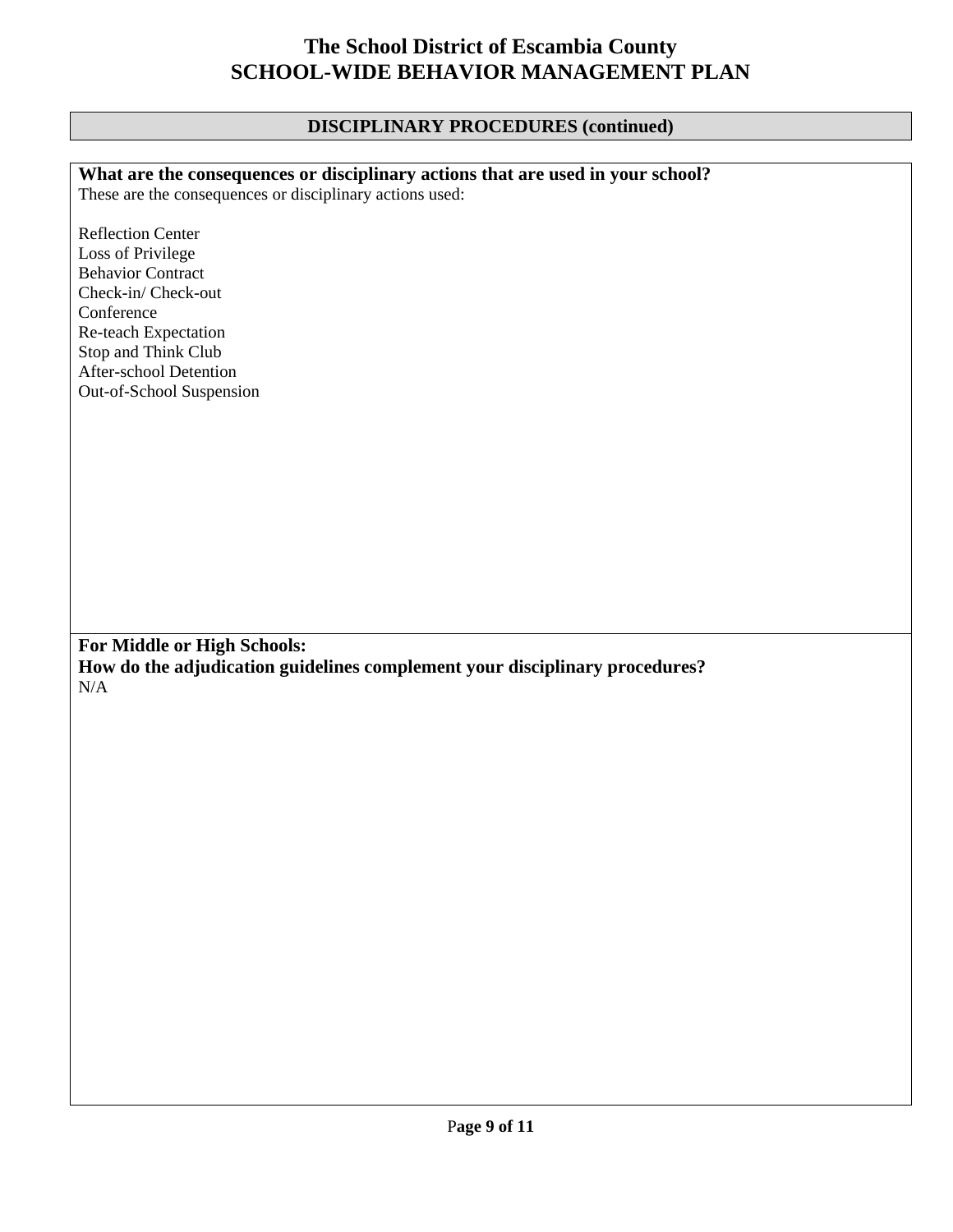## **TRAINING AND IMPLEMENTATION**

## **Describe any training needs, material needs, and/or environmental arrangements necessary to implement your school-wide behavior management plan.**

Posters of PRIDE Pledge

Posters of Hallway Expectations

Posters for Bathroom Expectations

PBS Kick-off and Review

We are in need of money or prizes for our Eagle Prize Cart

STOP and THINK materials

A room for After-school Detention

**Describe how your school will train all faculty and staff on your school-wide behavior management plan. How will you orient and teach new faculty and staff who arrive mid-year?** 

We will provide a back to school powerpoint to train faculty and staff.

PBS Members are assigned to grade levels. At their grade level meetings faculty will discuss and review our schoolwide behavior management plan.

As new faculty and staff arrive, they will be trained as needed.

### **What school-wide routines and procedures will be implemented by all faculty and staff to facilitate your school-wide behavior management plan?**

\*Time-In table in the Eagle's Nest Café

\*"Transition Position" for hallways

\*GREAT Manners for the Eagle's Next Café (Cafeteria)

\*Eagle's Nest Café cups for tables (red/green)

\*Bathroom, Hallway, and Car Rider Procedures

\*PRIDE Pledge recited daily

\*Stop and Think

\*Teachers sit with students during lunch to model good table manners

\*Reflection Centers